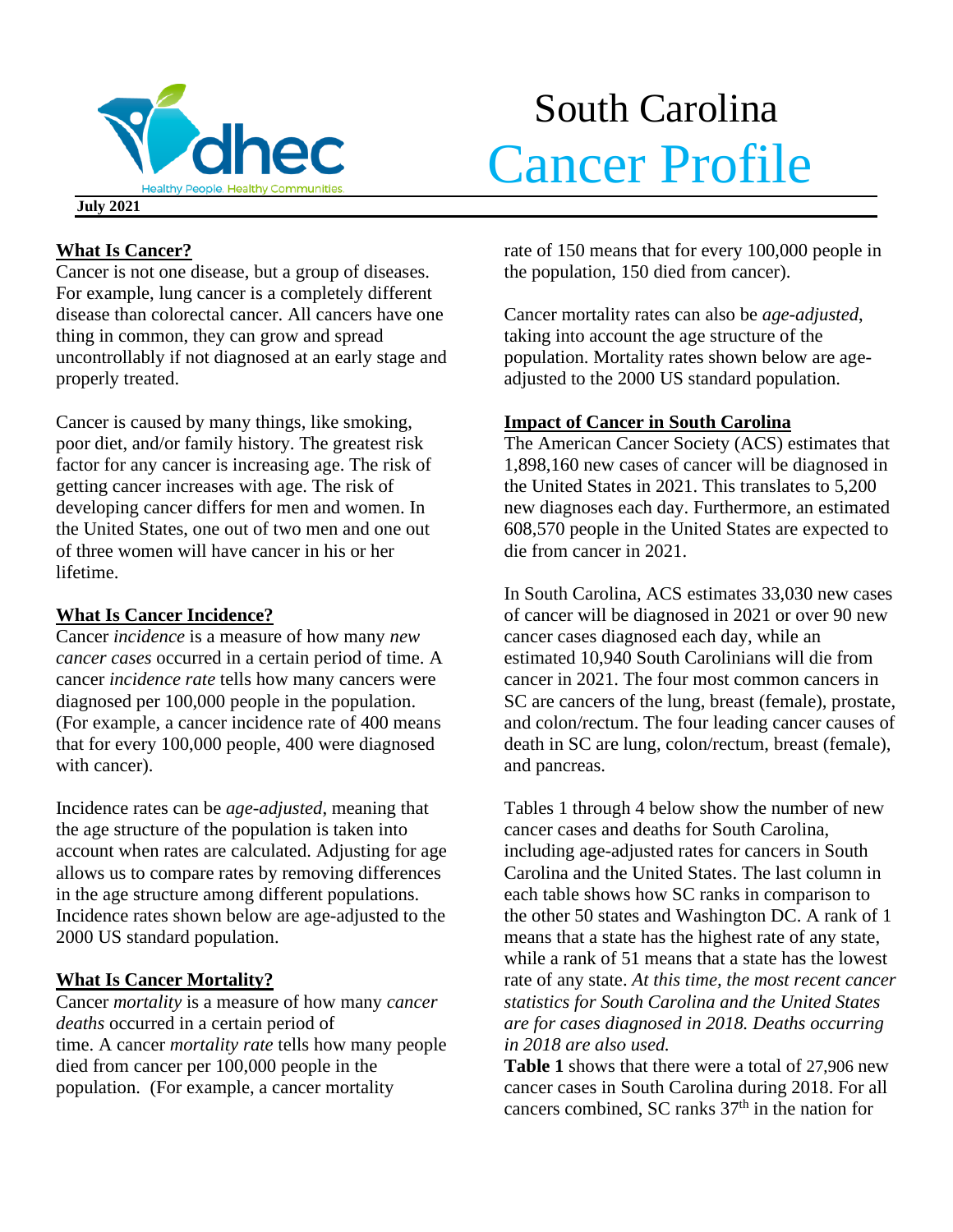cancer incidence compared to all other states and Washington DC, excluding Nevada. Rates and rankings by sex and race are also provided.

| Table 1. Cancer Incidence by Sex and Race, 2018 |  |
|-------------------------------------------------|--|
| South Carolina and the United States *          |  |

 $U\mathbf{S}$  SC

|        | ບມ    | ບບ    |              |            |
|--------|-------|-------|--------------|------------|
|        | rate  | rate  | new<br>cases | US<br>rank |
| all    | 435.8 | 426.5 | 27,906       | 37         |
| male   | 469.9 | 467.6 | 14,270       | 31         |
| female | 413.2 | 396.7 | 13,636       | 38         |
| white  | 436.8 | 425.2 | 20,815       | 37         |
| black  | 426.5 | 418.8 | 6,403        | 25         |

\*Rates are per 100,000 and age-adjusted to the 2000 U.S. standard population. Statistics do not include *in situ* cancers, except for bladder. Sources: SC Central Cancer Registry, SC Vital Records, CDC NPCR United States Cancer Statistics.

**Table 2** shows that there were a total of 10,365 cancer **deaths** in South Carolina during 2018. For all cancers combined, SC ranks 15<sup>th</sup> in the nation for cancer mortality compared to all other states and Washington DC. Rates and rankings by sex and race are also provided.

#### Table 2. Cancer Mortality by Sex and Race, 2018 South Carolina and the United States**\***

|        | US    | SС    |               |            |
|--------|-------|-------|---------------|------------|
|        | rate  | rate  | lives<br>lost | US<br>rank |
| all    | 149.2 | 157.5 | 10,365        | 15         |
| male   | 177.2 | 192.6 | 5.627         | 12         |
| female | 128.6 | 131.0 | 4,738         | 25         |
| white  | 150.3 | 155.2 | 7,786         | 20         |
| black  | 169.2 | 170.8 | 2,498         | 26         |

\*Rates are per 100,000 and age-adjusted to the 2000 U.S. standard population. Statistics do not include *in situ* cancers, except for bladder. Sources: SC Central Cancer Registry, SC Vital Records, CDC NPCR United States Cancer Statistics.

**Table 3** shows a comparison of cancer incidence between the United States and South Carolina for selected cancer types, including SC's ranking in the US compared to other states and Washington DC, excluding Nevada.

| Table 3. Cancer Incidence for Selected Cancers, 2018 |  |
|------------------------------------------------------|--|
| South Carolina and the United States*                |  |

|                           | US    | <b>SC</b> |              |            |  |
|---------------------------|-------|-----------|--------------|------------|--|
| cancer                    | rate  | rate      | new<br>cases | US<br>rank |  |
| <b>breast</b><br>(female) | 126.8 | 127.7     | 4,295        | 29         |  |
| prostate<br>(male)        | 107.5 | 102.0     | 3,392        | 36         |  |
| $l$ ung/<br>bronchus      | 53.6  | 58.5      | 4,066        | 19         |  |
| $\text{colon}/$<br>rectum | 36.5  | 35.8      | 2,261        | 28         |  |
| pancreas                  | 13.1  | 13.5      | 910          | 13         |  |

\*Rates are per 100,000 and age-adjusted to the 2000 U.S. standard population. Statistics do not include *in situ* cancers, except for bladder. Sources: SC Central Cancer Registry, SC Vital Records, CDC NPCR United States Cancer Statistics.

**Table 4** shows a comparison of cancer mortality between the United States and South Carolina for selected cancer types, including SC's ranking in the US compared to other states and Washington DC.

Table 4. Cancer Mortality for Selected Cancers, 2018 South Carolina and the United States**\***

|                           | US   | <b>SC</b> |               |            |
|---------------------------|------|-----------|---------------|------------|
| cancer                    | rate | rate      | lives<br>lost | US<br>rank |
| breast<br>(female)        | 19.8 | 21.8      | 758           | 8          |
| prostate<br>(male)        | 18.9 | 20.1      | 529           | 20         |
| $l$ ung/<br>bronchus      | 34.8 | 38.9      | 2,658         | 16         |
| $\text{colon}/$<br>rectum | 13.1 | 13.0      | 828           | 29         |
| pancreas                  |      | 11.4      | 761           | 24         |

\*Rates are per 100,000 and age-adjusted to the 2000 U.S. standard population. Statistics do not include *in situ* cancers, except for bladder. Sources: SC Central Cancer Registry, SC Vital Records, CDC NPCR United States Cancer Statistics.